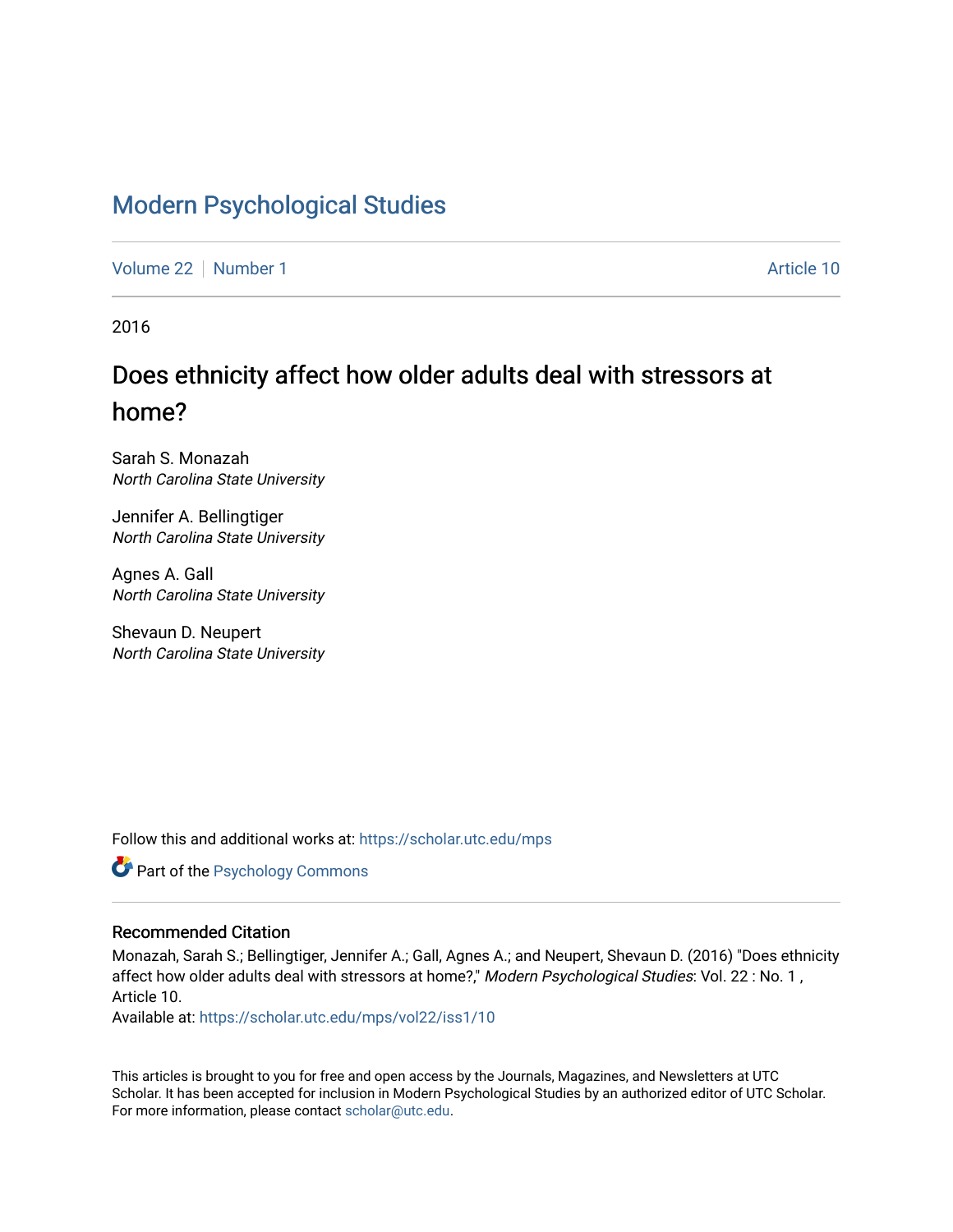# **Does Ethnicity Affect How Older Adults Deal with Stressors at Home?** Sara S. Monazah, Jennifer A. Bellingtier, Agnes A. Gall, and Shevaun D. Neupert North Carolina State University

#### *Abstract*

*Numerous studies have examined stress in older adults but little research has examined the specific relationship between ethnicity and home stressors. We used a micro-longitudinal eight day daily diary study to examine reactivity to home stressors in older adults. 42 participants reported on 337 days from the Greater Raleigh Area all between the ages of 60 to 96 representing European-Americans and African-Americans. Participants reported their daily home stressor resolution (resolved or unresolved) and daily physical symptoms (e.g., joint pain, fatigue, headache). We found that European-Americans had a significantly higher number of physical symptoms on days with an unresolved home stressor than that of their African-American counterparts. Findings suggest ethnicity differences in the physical effects of home stressor resolution among older adults. Awareness of disparity is an important first step in closing the health gap and ethnicity should be included in future assessments of home stressors in older adults.* 

#### **Introduction**

Everyone experiences stress, and the older adult population is no exception (Almeida & Horn, 2004). While numerous studies have examined stress in older adults (Seeman & Robbins, 1994; Neupert, Almeida, & Charles, 2007), many studies focus on broad conceptualizations of stress and research is needed that examines the nuances of reactions to specific stressors (Koffer, Ram, Conroy, & Almeida, 2016), specifically little research has studied the relationship between ethnicity and home stressors in older adults. Home stressors refer to any stressor that occurs in the household (e.g., household maintenance, neighborhood concerns, and financial problems). As one of the primary locations where older adults spend their time, it is important to examine the implications of home stressors. Almeida (2005) stated that there are sociodemographic factors that may contribute to how the individual deals with day-to-day stress including age, gender, education, income, marital status and parental status. Although ethnicity was not a sociodemographic factor that was considered, it may be an important factor related to how

reactive individuals are to home stressors. For example Wadsworth and Santiago (2008) found that unlike European Americans, African Americans showed no link between several psychological syndromes and family trouble. Increasingly research is considering the effect that an individual's ethnicity may have on how they handle stress (Cichy, Stawski, & Almeida, 2012).

An unresolved home stressor occurs when an individual continues to experience stress surrounding their home life because the stressor has not been dealt with or resolved on its own. Resolved stressors occur when an individual has figured out a way to deal with the stressor or the stressor disappears by itself. Successfully resolving a home stressor gives older adults experience in successfully managing stress and may allow older adults to become even better at coping (Brennan, Schutte, & Moos, 2006).

Home stressors deal with the responsibilities that occur in the home setting; this can include dealing with family issues, typical homeowner problems, and interpersonal conflicts that take place in the home (Hay & Diehl, 2010). Home stressors may not be the predominant source of stress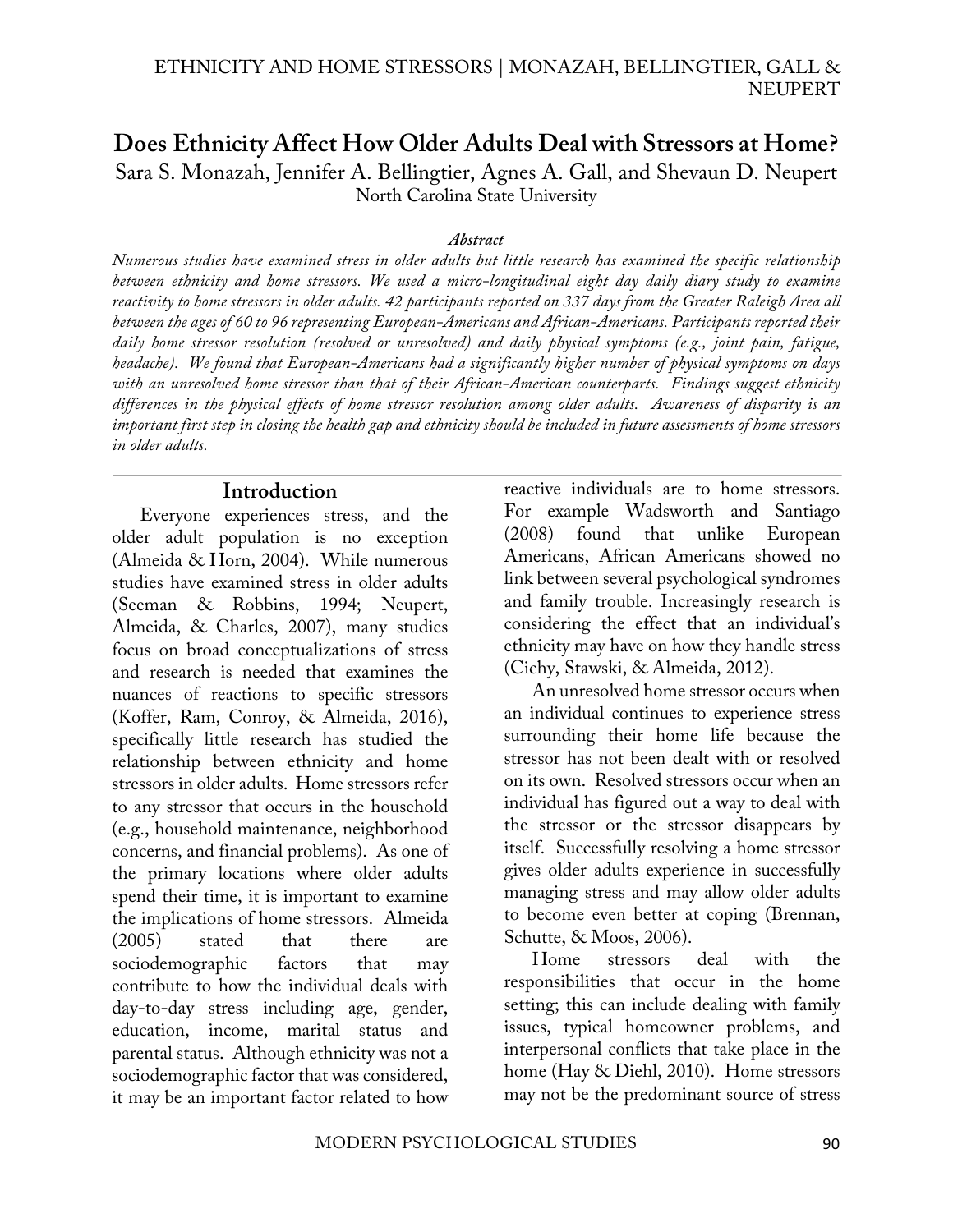for older adults (Almeida & Horn, 2004); however, due to the amount of time older adults spend at home it is important to understand their impact. In older adulthood the close family network becomes more emotionally important and salient as other social relationships may be decreasing, therefore this may be why it remains a source of stress in adulthood (Carstensen, 1992). Home stressors can also include a wide range of other things, including: pet problems, financial problems, scheduling conflicts, having too much to do, neighborhood concerns, and household maintenance (Almeida & Horn, 2004).

Stress-related increases in physical symptoms are one way stress can be effectively measured (Almeida, Wethington, & Kessler, 2002; Neupert et al., 2007). Neupert et al. assessed age differences in young, middle and older adults and found no differences in age on physical reactivity when looking specifically at home stressors. Ethnic differences were not included in their analyses, though, so the current study aims to merge important person-level (i.e., ethnicity) and contextual-level (i.e., home stressors) information to further explore physical reactivity to stressors.

Cichy et al. (2012) looked at differences in ethnicity as they pertain to daily family stressors. Family stressors are different than home stressors in that they are focused on the daily struggles of family life and how these struggles impact relationships in the family regardless of where they occur (Almeida, 2005; Cichy et al.), whereas home stressors focus on stresses that occur solely within the home. Similar to this present study, two ethnicities were represented: European Americans and African Americans. Cichy et al. found European Americans and African Americans were similar in emotional reactivity; however, African Americans were more physically reactive to stressors in that

the reactivity continued to impact the individual the day after the stressor occurred.

Research has shown that individuals with a lower socioeconomic status are likely to have more chronic stress than individuals who have a higher status (Turner et al., 1995). It is also assumed that due to more chronic stress, individuals of a lesser status will report more stressful events than those of the higher status (Turner et al., 1995). Grzywacz, Almeida, Neupert, and Ettner (2004) found that the more education an individual had, the more stressors the individual reported. Although higher education was associated with more stressors, people with less education had a more severe response to stressors whenever a stressor did occur (Grzywacz et al, 2004). Given that ethnic minorities tend to have lower SES than ethnic majorities in the US (Crimmins, Hayward, & Seeman, 2004), an important question for the current study is whether the SES differences found in previous studies are similar to or different than ethnicity differences in the stress process. A strength of the current study is that there were no significant differences in income across ethnicity.

We are unaware of any studies that have looked at the possible role that an individual's ethnicity may have when assessing home stressors and physical symptoms. Although one study explored race/ethnicity differences as it pertains to family stressors and did not find any differences in emotional reactivity (Cichy et al., 2012) we were interested in focusing on two ethnic groups (European Americans and African Americans) and the potential association between unresolved home stressors and daily physical health. Older adults are likely to feel the physical wear of everyday home stressors, and as Almeida (2005) pointed out, some individuals may be in a better position to deal with the stressors than others. It may be that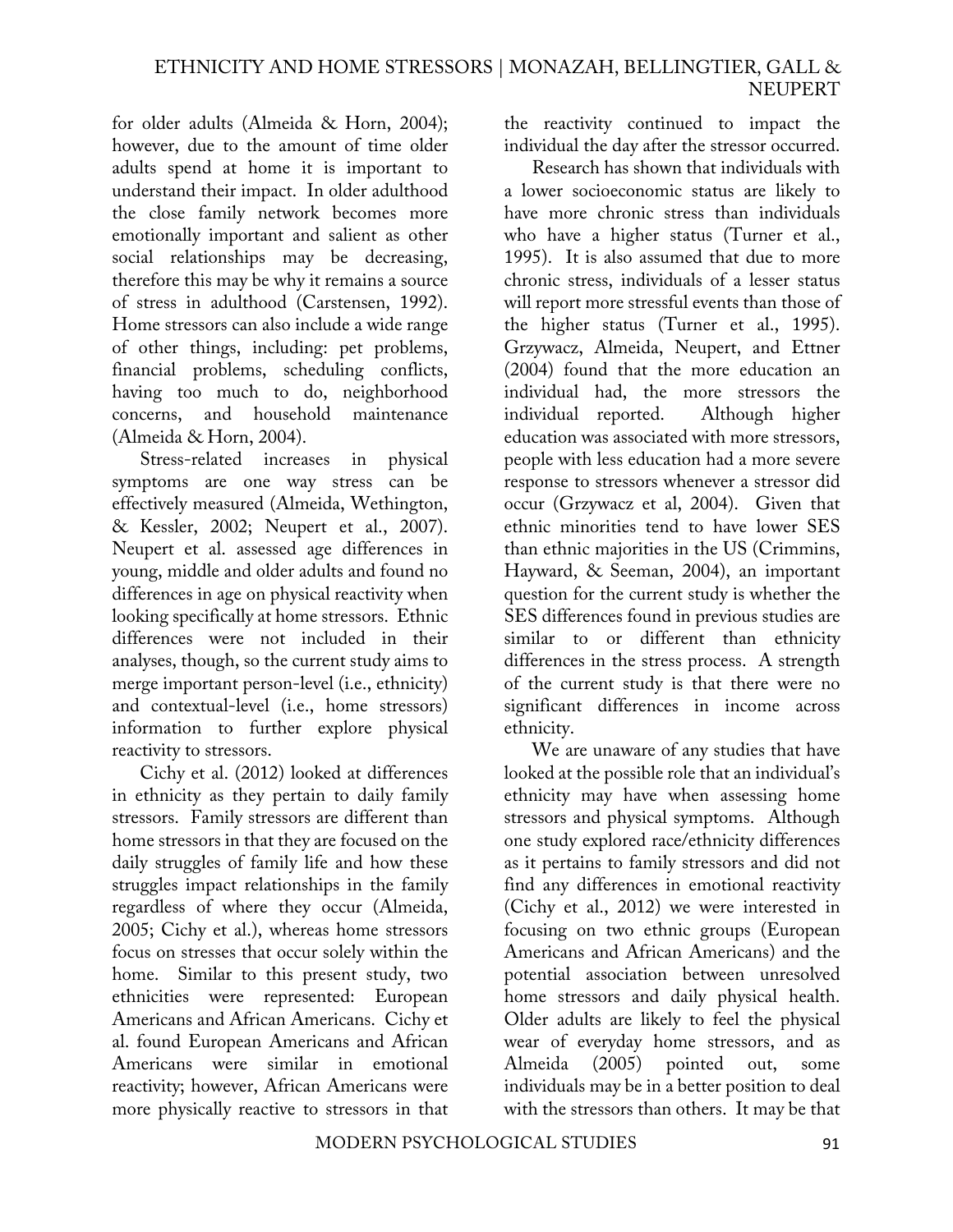an individual's ethnicity is one sociodemographic factor that contributes to how reactive the individual is to the home stressor, especially in regards to a greater risk for physical symptoms.

# **Present Study**

A micro-longitudinal eight day daily diary study was conducted to address whether the ethnicity of older adults (aged 60-96) is associated with more or less physical symptoms in response to resolved and unresolved home stressors. There are many benefits to using the daily diary method (Almeida, 2005). Daily stressors are crucial to look at because they are the everyday worries and troubles that plague an individual's life. The daily diary method allows for an in-depth understanding of an individual's everyday troubles and worries (Almeida, 2005). Since participants are able to report daily occurrences in a more detailed fashioned as they occur rather than having to think back on past experiences (Bolger, Davis, & Rafaeli, 2003) the method has more external validity (Almeida, 2005; Bolger, Davis, & Rafaeli, 2003). Similar to previous findings examining SES, we hypothesize that European Americans will have more stressors than African Americans. However, we also hypothesize that when unresolved home stressors occur African Americans will be more reactive.

# **Methods**

# **Participants & Procedures**

Participants were part of a larger study, the Anticipatory Coping Every Day study (ACED, Neupert, Ennis, Ramsey, & Gall, 2016) that occurred in 2011 in the Greater Raleigh Area. In the current analyses, 42 adults aged 60-96 years old, with the mean age being 74.74 years, were assessed. African Americans represented 52.4% (*n*=22) of the participants while European Americans represented 47.6% (*n*=20) of the participants.

In order to be eligible to participate, participants were screened for cognitive impairments which was done using the Short Blessed Test (Katzman et al., 1983). Any participant that received an eight or lower on the test was deemed cognitively able to participate. The participants completed a demographics questionnaire on Day 1 as well as other information that became referred to as the baseline data. This information included the participant's age, ethnicity, education, etc. Education ranged from some high school to graduate degrees. The mode education was a high school degree, while the average education was some college. There were no ethnic differences in education. Income was evaluated at \$10,000 intervals with the lower range being \$0-\$19,999 and the highest \$100,000 or more. The median range was from \$20,000 to \$29,999. There were no significant difference in income across ethnicity. Following the initial baseline data, the participants completed eight (consecutive) daily diaries. The participants filled out the diaries in the comfort and privacy of their own homes lending to the external validity of the study. Compensation for time was also given; participants that completed five or more days received a \$20 gift card and participants that completed four or fewer days received a \$10 gift card.

# **Measures**

# *Home Stressors*

Home stressors were evaluated using the Daily Inventory of Stressful Events (DISE; Almeida et al., 2002). The participants were asked if, in the past 24 hours, anything occurred at home that most people would consider to be stressful. If the participant marked no, no further questions were asked. However, if they marked yes, they indicated who was involved, what was the main source of the stressor, and if the issue was resolved or unresolved. Home stressors included: pet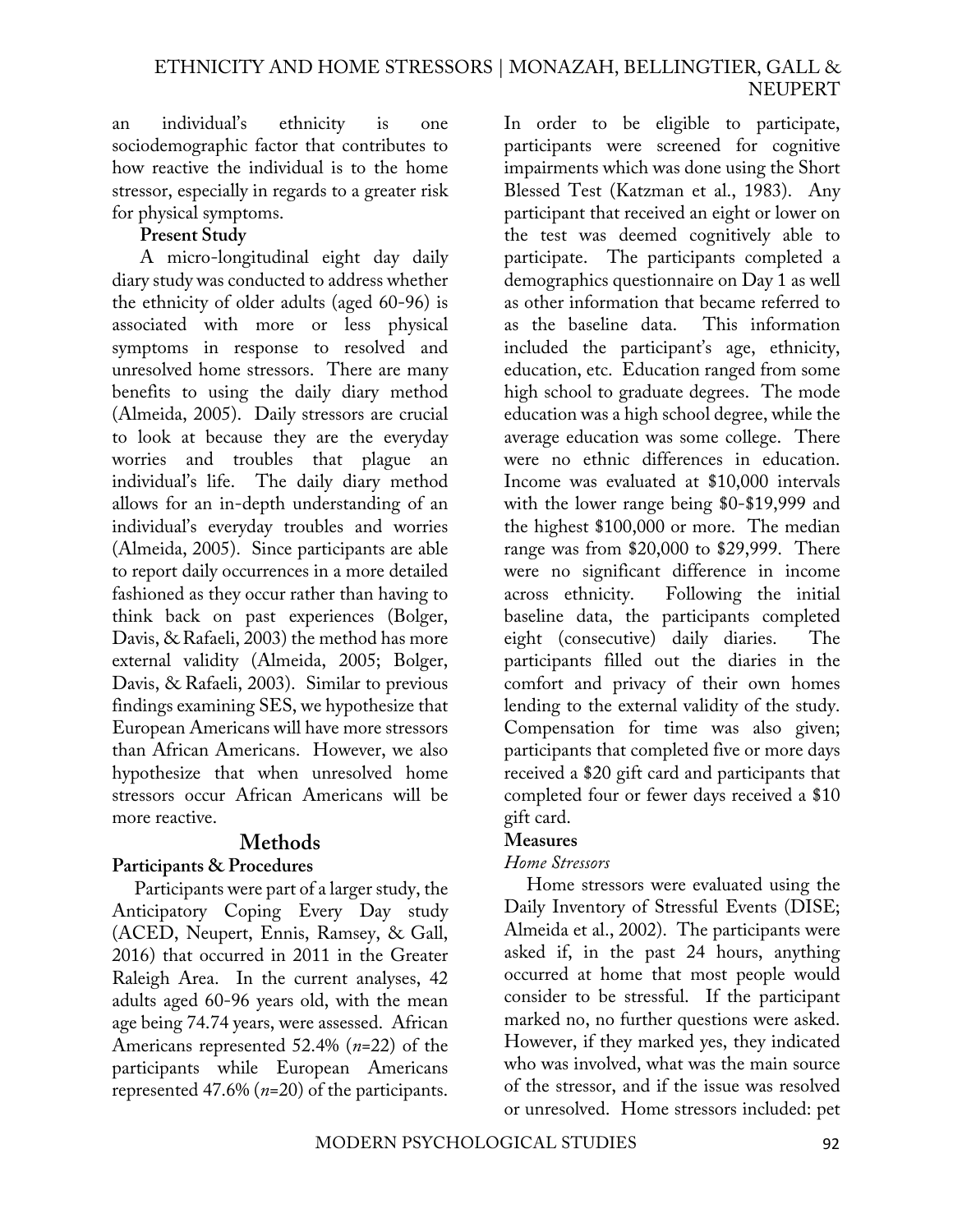problems, financial problems, scheduling conflicts, having too much to do, neighborhood concerns, and household maintenance. Only data from days where people marked yes to having a home stressor were included in the study.

#### *Physical Symptoms*

Each participant completed a physical symptoms inventory which was taken from the Larsen and Kasimatis' (1991) physical symptom checklist. The participants were asked if in the past 24 hours they had experienced any of the physical symptoms that were listed and if so to check all that applied for that day. Examples of symptoms included: headache, backache, chest pains, shortness of breath or difficulty breathing, etc. A daily composite was created by summing the number of affirmative responses.

#### **Results**

Home stressors occurred on 12.50% of days, for a total of 42 instances. Frequency distributions showed the other people involved included: no one 28.6% (n=12), spouse 26.2% (n=11), grandchild 16.7%  $(n=7)$ , child 11.9%  $(n=5)$ , another family member 4.8% (n=2), friend 2.4% (n=1), neighbor 2.4% (n=1), and other person not specified  $7.2\%$  (n=3). Frequency distributions for main topics of the stressors revealed that the main topic of the stressor were: health 21.4% (n=9), schedule issues 16.7% (n=7), household maintenance 16.7%  $(n=7)$ , having too much to do 11.9%  $(n=5)$ , pet related issues 4.8% (n=2), finance 2.4% (n=1), and other topic not specified 26.4% (n=11). In regards to resolution, 75% of the home stressors were resolved leaving 25% unresolved. Consistent with our hypothesis, results of an independent t-test showed that European Americans (*M* = 0.17, *SD* = 0.37) had more daily home stressors than African

Americans (*M* = 0.09, *SD* = 0.29): *t* = -1.98,  $p = .049$ ,  $d = -0.21$ ,  $r = 0.10$ .

We used a multilevel model (Raudenbush & Bryk, 2002) to predict the number of physical symptoms on a daily basis as a result of home stressors and whether those stressors were resolved or unresolved. Multilevel modeling was chosen because it examines both between-person differences (i.e., ethnicity) and the daily within-person fluctuations (i.e., stressors and physical symptoms).

First an unconditional model was run in order to assess whether there was significance between-person (Level 2) and within-person (Level 1) in the variance of daily physical symptoms. Significant variance was found at both the between person ( $\tau_{00}$  = 1.87 (0.46), *t*=4.08,  $p \times$  .001) and within person ( $\sigma^2$  = 1.40 (0.12), *t*=11.77, *p* <.001) level. Results from the intraclass correlation coefficient (Raudenbush & Bryk, 2002) revealed that 57% of the variance in daily physical health symptoms was at the between person level and 43% was at the within person level. These results indicate that there is sufficient variance at both levels to continue with subsequent analyses. To address our hypotheses the following multilevel model was tested:

Level 1: Physical Symptoms  $_{it} = \beta_{0it} + \beta_{1it}$ (Stressor Resolution) +  $r_{it}$ 

Level 2: β<sub>0</sub> = γ<sub>00</sub> + γ<sub>01</sub> (Ethnicity) + u<sub>0i</sub>

 $β<sub>1</sub> = ψ<sub>10</sub> + ψ<sub>11</sub> (Ethnicity) + u<sub>1i</sub>$ 

There was a significant main effect of ethnicity,  $y_{01} = 3.03$  (0.69),  $t=4.41$   $p=.001$ , with European Americans reporting more physical symptoms than African Americans. This main effect was qualified by a significant interaction between ethnicity and resolution of home stressor, γ<sup>11</sup> = -1.80 (0.86), *t*=-2.08, *p*=.04 (see Figure 1). European Americans had significantly more physical symptoms than African Americans when the home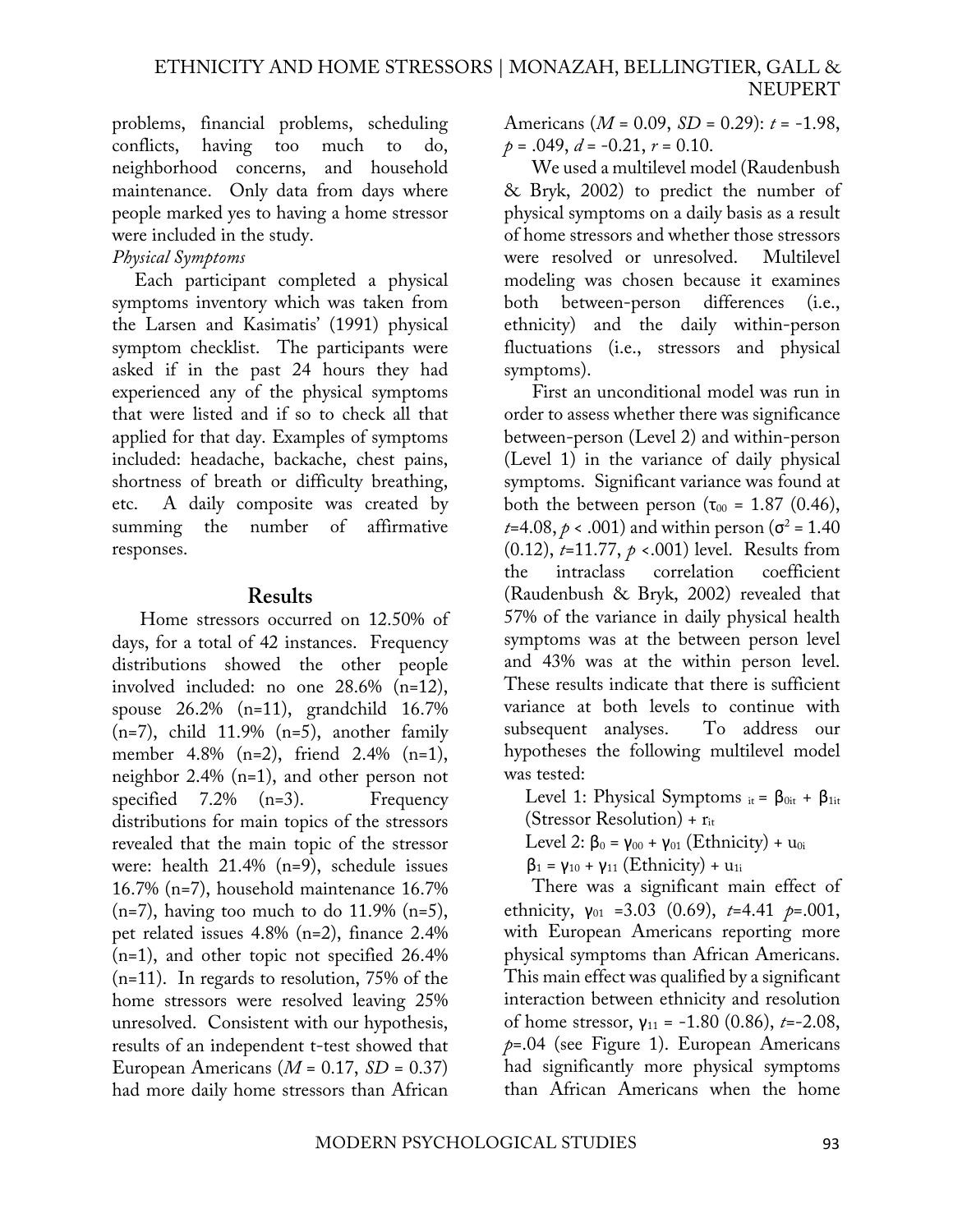stressor was unresolved. This model explained 58% of the between-person variance and 6% of the within-person variance in daily physical symptoms.

The interaction was decomposed by conducting separate models for each ethnic group. The slope for European American participants was significant, slope = -1.33 (0.65), *t*=-2.05, *p*=.05, meaning that European Americans experienced a significant decrease in physical symptoms when home stressors were resolved whereas African Americans reported a similar low level of physical symptoms when home stressors were resolved or unresolved. The test of contrast for unresolved stressors was significant, difference = 2.97 (0.93), *t*=3.19 *p*=.004, suggesting that European Americans had more physical symptoms when home stressors were unresolved than African Americans.

A chi square test was performed in reference to the follow-up questions that were asked of each participant upon them marking "yes" to having had a stressor occur. The participants indicated who was involved in the stressor and what the main topic of the stressor was. The chi square test did not reveal any significant differences in stressor resolution by the person involved in the stressor or by main topic of stressor, except for health-related stressors,  $\chi^2$  (1) = 6.07,  $p$  =. 01. A negative correlation was found between stressor resolution and health topic showing that home stressor involving a health problem were less likely to be resolved. However there was not a significant correlation or chi-square for having a healthrelated stressor in the home and number of physical symptoms on a particular day. Because of the significant effects for stressor resolution, total daily physical health symptoms were added into the multilevel model as a control, however, it did not impact

the results or contribute unique significant variance; thus, for the model we present this variable was removed.

#### **Discussion**

This study has contributed to the understanding of ethnicity, daily home stressors, and daily physical health symptoms. We evaluated home stressor resolution (unresolved or resolved) in terms of two ethnic groups, European Americans and African Americans, and evaluated differences in reactivity in terms of physical symptoms. Our findings suggested a significant difference in reactivity by ethnicity. The experience of home stressors may differ by ethnic group. Our findings partially supported our original hypothesis since European Americans did end up having more home stressors than did African Americans; however, it was European Americans, not African Americans, who tended to be more reactive to unresolved home stressors, resulting in more daily physical symptoms.

Almeida (2005) noted that daily diary studies can look at sociodemographic information like age, gender, and marital status, factors that could create differences in how the individual deals with stress. Cichy et al. (2012) included race/ethnicity as a sociodemographic factor in their study and found that African Americans were more physically reactive a day after the stressor had occurred than European Americans, but found no ethnicity differences in emotional reactivity to the family stressor (Cichy et al.). It is important to assess how ethnicity may impact the appraisal of stressors in different ways. The present study emphasizes the idea that ethnicity should continue to be a sociodemographic factor that is considered because it may impact how an individual handles home stressors.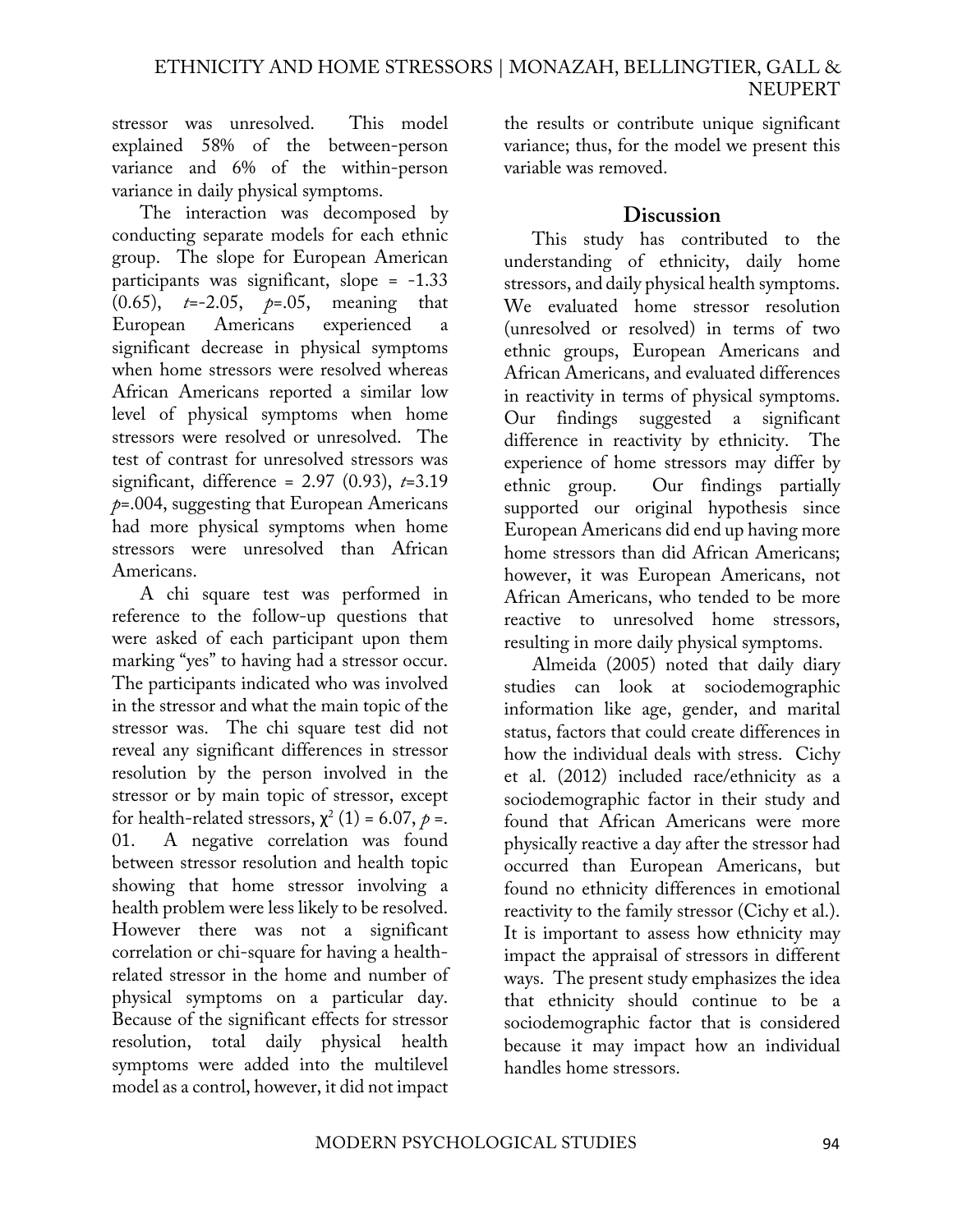One possibility for the difference between European American and African Americans when it comes to unresolved home stressors may have to do with culture. There could be some fundamental differences in how stress is handled amongst ethnicities based on their culture and values (Kuo, 2011). The two ethnic groups may react to home stressors differently based on how important they view the problem causing the stressor to be. The focus of the daily diary method is to bring attention to the everyday struggles and stresses of an individual's life (Almeida, 2005) and this study focused specifically on those stressors that occurred in the context of the home. Future research is necessary to try to understand whether cultural differences may play a role in the importance or perception of home stressors.

This paper found that European Americans have more physical symptoms when a home stressor is unresolved than African Americans. This information has the potential to help older adults living in the United States to better understand themselves and how potential stress may affect them. European Americans and African Americans can benefit from understanding how their ethnicity may impact the physical symptoms they endure due to unresolved home stressors. If older adults realize that unresolved home stressors can have an influence on how many physical symptoms they have then they may try to resolve the unresolved issue causing them stress. Older adults can benefit from resolving a stressor because it may result in even better future coping (Brennan, Schutte, & Moos, 2006).

#### **Limitations and Future Directions**

While this study has contributed to the current understanding of ethnicity and home stressor reactivity in the older adult population there were some limitations. This study was limited in only being able to

compare home stressor reactivity with two ethnic groups. It would be interesting to see how other groups of people compare with each other. This research study also had 93% female participants. Gender differences have been found for other stressors (Almeida, 2005). Almeida found that men had more work and school stressors and women had more network stressors. Future research should continue to look at ethnicity as a sociodemographic factor that can affect how an individual reacts to home stressors, as well as exploring whether it affects other sorts of stressors like network and work stressors. Future researchers can also take a look at gender differences across ethnicities to explore whether men and women within ethnicity groups experience similarities or differences in stress reactivity. Researchers can continue to explore ethnicity differences among European Americans and African Americans in other age groups. The field can move forward by exploring the impact and importance that ethnicity may have on understanding how each individual deals with stressors.

#### **Conclusion**

This study set out to explore ethnicity differences in home stressors among older adults. We found that European Americans tended to be more reactive than African Americans to unresolved home stressors which leads to them experiencing more physical symptoms on a day-to-day basis. We have shown that ethnicity is an important sociodemographic factor that should be taken into account when assessing the individual differences in older adults' reactivity to daily home stressors.

# **References**

Almeida, D. M. (2005). Resilience and Vulnerability to Daily Stressors Assessed via Diary Methods. *Current Directions in Psychological Science*, 14(2), 64-68. doi:10.1111/j.0963-7214.2005.00336.x